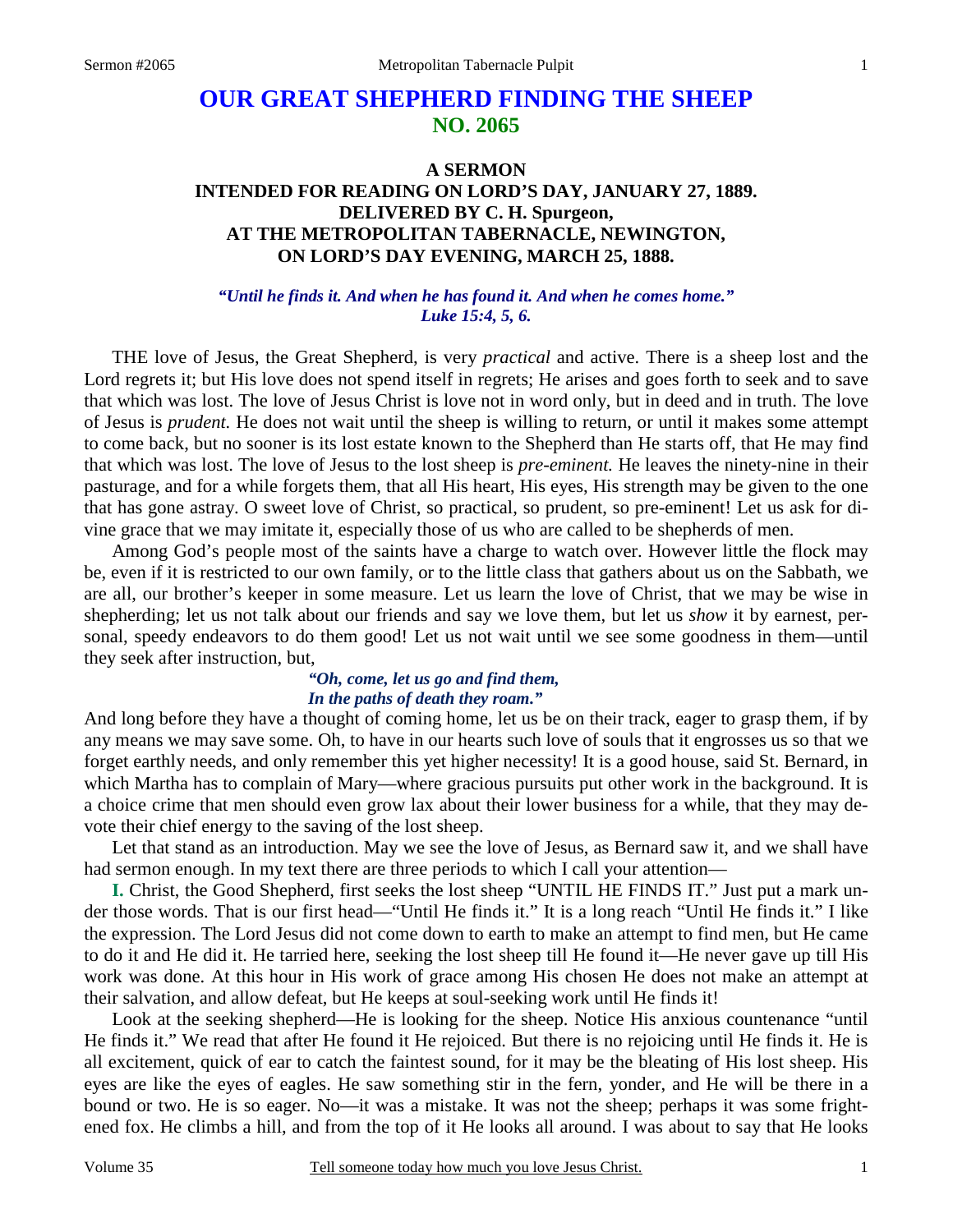with ears and eyes together! He puts His whole soul into the organs of watchfulness, if perhaps He may discern the sheep. Is there a smile on His face? Ah, no! Not "until He finds it." His whole soul is in His eyes and ears until He finds it. This is a faint, yet true picture of that Great Shepherd who came here to seek His flock. So the evangelists have drawn Him in their pen-and-ink sketches of him—always watchful—spending night and day in prayers and tears and entreaties—never more to have a joy until He finds the lost one! Then when He did find a single sheep, finding His meat and His drink in it, and becoming refreshed from the fact that He has so far accomplished His beloved work, the Great Shepherd is all energy, care and concentration of thought concerning His sheep, "until He finds it."

There is no hesitating with Jesus. The sheep is lost, and the news is brought to the shepherd. He girds His loose robe about Him, and is on the way; He knows within a little while which way that stray sheep will go, and He is on its track at once, though He knows that He must mark that track with His blood. See the blessed shepherd pressing on? There is no pausing or resting "until He finds it." He has made up His mind that no sheep of His shall be lost, and He flies over hill and dale after the wanderer until He finds it. If you look into our shepherd's face, there is no trace of anger there; He does not say, "Oh that I should be worried with this silly sheep thus going astray!" No thought is there but that of anxious love; it is all love and nothing else but love before He finds, and until He finds it! And you may be sure that careful tenderness will be in full action after He has found it; He is looking with anxious eyes of love. "As I live," says the Lord, "I have no pleasure in the death of him that dies, but that he should turn unto Me and live." "Until He finds it" there will be no thought of anxiety, but a fullness of pitying care for the lost sheep.

And, mark, there is no giving up. That sheep has wandered now for many hours. The sun has risen and the sun has set. Or at least it is just going down. But as long as the shepherd can see, and the sheep is still alive, He will pursue it "until He finds it." He has been disappointed a great many times; when He thought that He should have found it, He has missed it—but still, He will never give it up. He is impelled onward by irresistible love, and He must continue His weary search until He finds it. It was precisely so with our Lord Jesus Christ. When He came after you and after me, we ran from Him but He pursued us—we hid from Him but He discovered us—He had almost grasped us, but as long as we eluded Him He still pursued with unwearied love until He found us.

Oh, if He had given up after the first ten years—if He had ceased to care for some of us after fifty different occasions in which we had choked conscience and quenched the Spirit, then we should have been lost! But He would not be turned away. If He determines to save, He continues to pursue the rambling sheep until He finds it. He cannot, He must not, He will not cease from the work of seeking and of finding till He finds it. I wish tonight that the time were come with some here that it should be said, "The Savior did pursue such-and-such a one until He found him—found him in the Tabernacle and ended all his wanderings there—found him standing in yonder gallery and ended all his wanderings at the 'foot of the cross.'" God grant that it may be so! But whether it is so with you or not, you can be sure of this—that the Lord Jesus has in hundreds and thousands of cases pursued sinners with unflagging mercy, leaping to them over hills of sin, and following them till He has found them. We are now His forever and ever, for He who has found us will never lose us. Blessed be His name!

Learn this lesson before I pass on. If ever you are seeking the conversion of any man, follow him until you find him. Do not be discouraged. Put up with a great many rebuffs and rebukes—you will have him yet. He is surest to succeed who cannot be put off from his aim. From some it will be necessary to receive a great deal that is most discouraging. Receive it and say nothing about it—only whisper to yourself, "I might well have put the Great Shepherd off from caring for me, and yet He was not so turned aside. If He persevered with me even to the death, I may well persevere as long as I live in seeking and finding a soul." I have heard of wives who have pleaded with God for their husbands twenty years; and by God's grace they have seen them converted!

There are instances in this place in which indefatigable love has followed up ungodly relatives until they have at last been saved by sovereign grace. Persevere with loving entreaties! Till you bury your un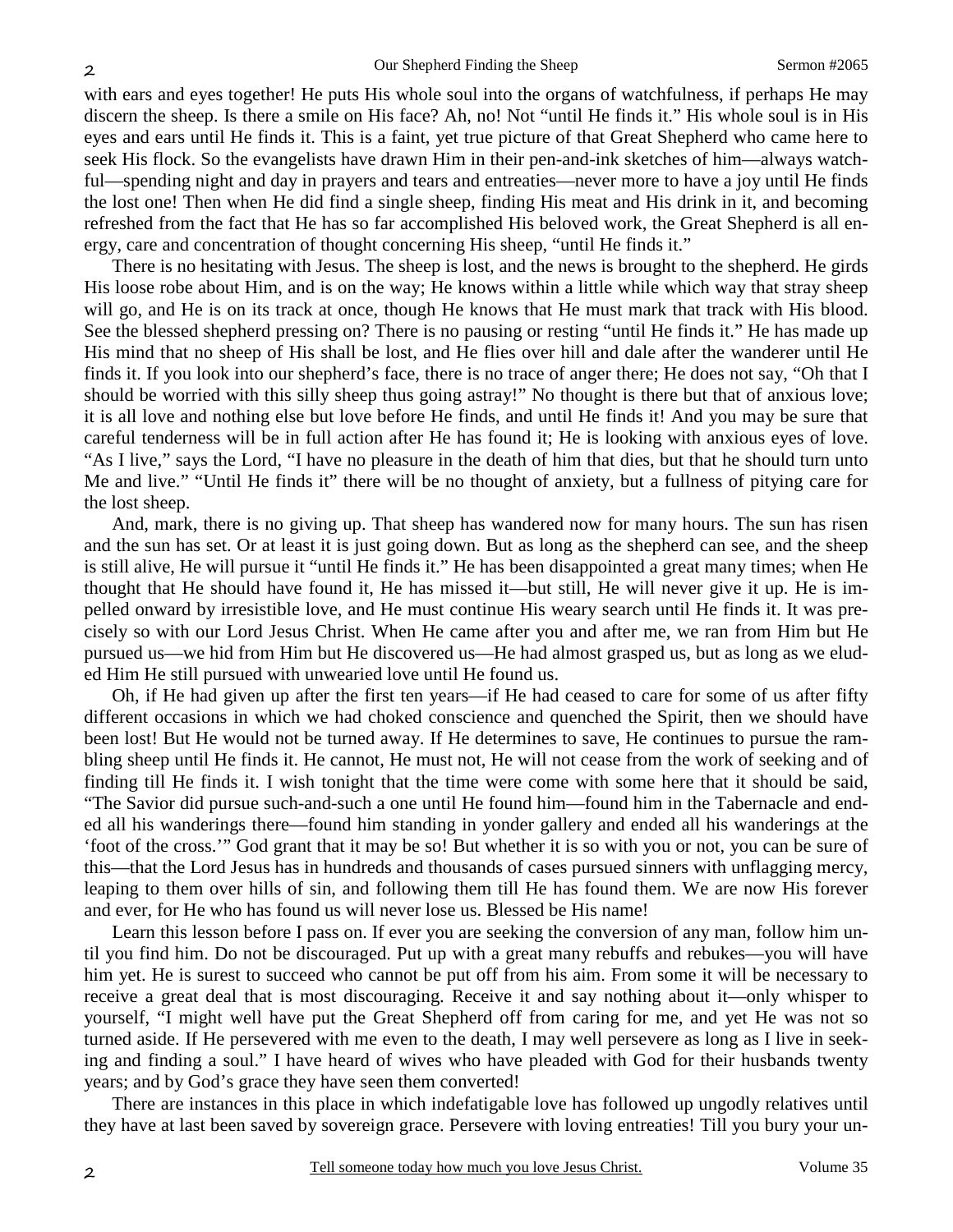saved ones, do not consider them dead, and do not bury them spiritually till they are really dead! Some are easily baffled; they have written the death warrant of their friend by ceasing to pray for him, and yet that death warrant will never be written in the records of heaven, for their friend will be brought to the Savior's feet. "Until He finds it." Now nail your colors to the mast. "Until He finds it." Go out, you under-shepherds for Christ; wear this motto on your right hand. "Until I find it." Live or die, or work or suffer, whether the time is short or long, or the way is smooth or rough, let each one of you be bound to seek a soul "until he finds it." You will find it then, even as Christ found you! There I leave that first point.

**II.** And now we come to the second—"AND WHEN HE HAS FOUND IT." When He has found it, what does He do then? Well, first, He *takes fast hold.* "He lays it on His shoulders rejoicing." So when He has found it, the first thing is to get a tight grip of it. Look at Him—He has got close up to the sheep. The poor thing is spent, and yet may have strength enough to get away; therefore the shepherd takes good care that he shall not. He grasps his legs, and holds him tight. That is what the Lord Jesus does when at last He gets a man broken down under a sense of sin, spent and worn out as to further resistance of divine mercy. Our Lord gets such a grip of the rebel that he will never get away. I remember when He laid hold of me. He has never lost His grasp even to this day! But, oh, it was a grasp! Nothing ever gripped my fickle mind like the hand of Christ! When the divine hand, which fixed the foundations of the earth, had fixed itself on me, my wanderings were ended once and for all!

The next thing after the fast hold was *the gracious lift.* He lifted this poor sheep up, and put it on His shoulders, and there it was with all its weight, carried by powerful shoulders. That is what the Savior does for poor weary sinners; He carries the weight of their sin, no, the weight of themselves. He takes us just as we are, and instead of driving us back by His law, He carries us home by His love. Instead of urging us to go home, He becomes the great burden-bearer of His redeemed, and bears them on His shoulders! And now you have before you one of the loveliest of portraits that ever imagination can sketch that great crowned Shepherd of the sheep, King of kings and Lord of lords, bearing on His shoulders, as a burden He delights to carry—the sheep that had gone astray! Oh, I pray God that you may lie on those broad shoulders if you never have been so favored. The shoulders of omnipotence bearing up our weakness—the mighty Savior bearing us and all our sins, and all our cares, and our whole being upon the shoulders of His strength—this is a sight for angels!

And as He thus carries the weight, observe that *the distance is removed.* We read in the next verse, "When He comes home," but there is nothing said about the road, for somehow our Master has the knack of being at home at once. The sinner may weary himself by twenty years of sin, but in five minutes that may all be gone. It may have taken you fifty years to make yourself such a hell-deserving sinner as you are, but it will not take Jesus fifty ticks of the clock to wash you and make you whiter than snow, and get you back into the great Father's house. Truth to tell, the Shepherd's redeeming work is done already—

> *"How dreadful was the hour, When God our wanderings laid, And did at once His vengeance pour Upon our Shepherd's head! How glorious was the grace, When Christ sustained the stroke! His life and blood the Shepherd pays, A ransom for the flock."*

By that redeeming process He brought us near to God.

There is no weary journey back for Shepherd or sheep. He grasps the sheep. He puts it on His shoulders, and they are both back at the fold!

But the particular point I want you to notice is when the Great Shepherd gets this burden on His back. We read, "When He has found it, He lays it upon His shoulders"—with great anxiety? Look to see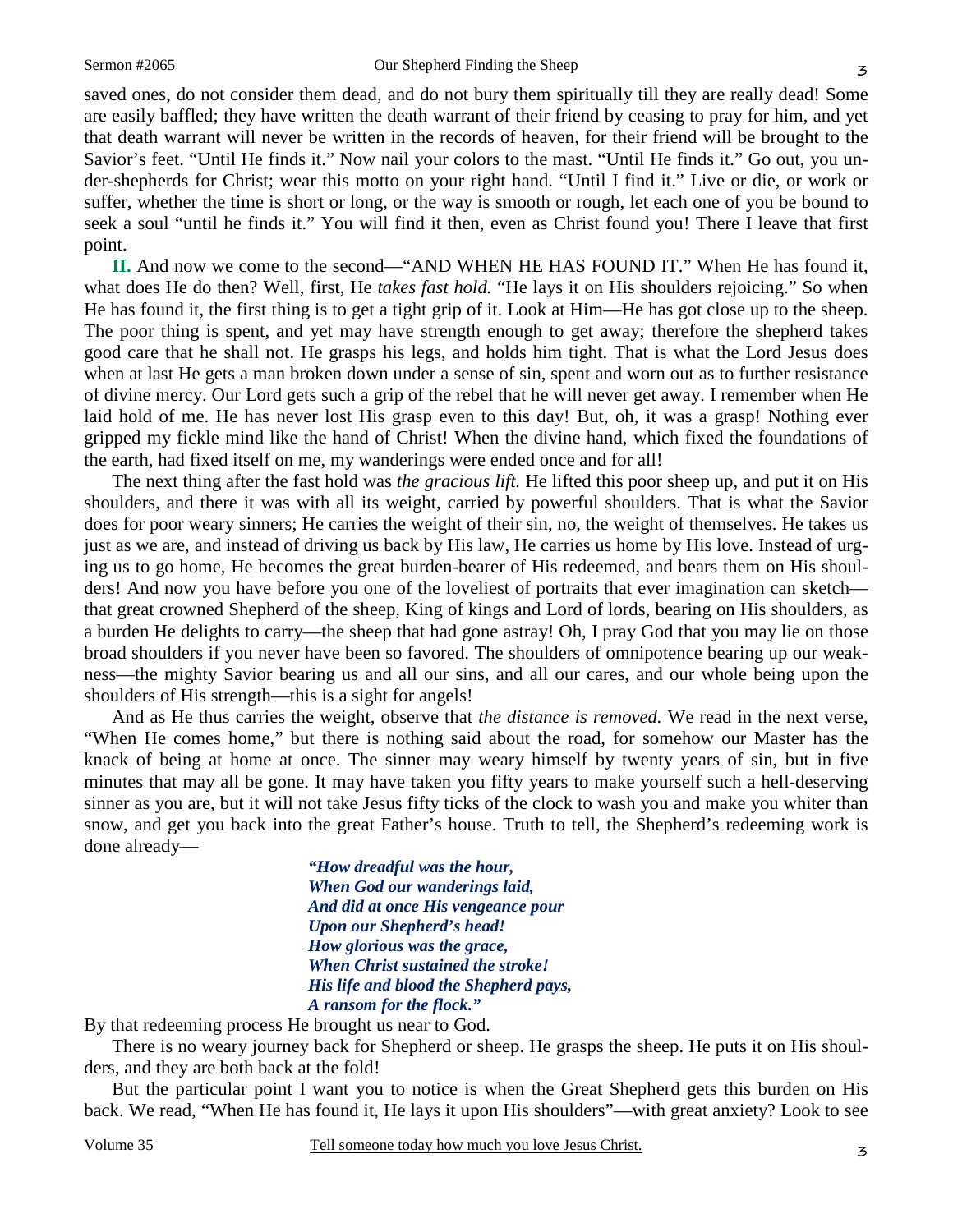whether it is so. Nothing of the sort!. But is it not, "He lays it on His shoulders with great weariness"? No. Look! Look! "He lays it on His shoulders rejoicing—*rejoicing!"* He does not remember all the weariness that He has had to suffer; He does not think of the folly of His sheep in having lost good pasture, in having involved itself in so much danger, and in costing Him so much labor. Not a word is mentioned of it. "He lays it on His shoulders rejoicing." He says to Himself, "I am glad to carry this burden—happy to carry My lost sheep home." And oh, I love to picture to myself at this moment the joy in the heart of the blessed Christ, "For the joy that was set before Him He endured the cross, despising the shame." And now, whenever He gets a lost sheep to carry back—He rejoices! His heart leaps within Him! All anxiety is gone! Fullness of delight is upon Him! "He lays it upon His shoulders rejoicing." I wonder whether the sheep could see that the Shepherd rejoiced. I do not suppose that it could; but it could *feel* it. There are two ways, you know, of handling a sheep, and the sheep very soon knows which expresses pleasure on its owner's part. At any rate, I am sure that a dog knows well enough what your movements mean. If you speak angrily to a sheep, and throw it upon your shoulder with indignation, that is one thing; but if you have not a word to say, except, "Poor thing, I am glad I have found you," and you cast it on your shoulders rejoicing, why, sheep as it is, it knows the difference!

At any rate, I know that Christ has a way of saving us—oh, so gently, so lovingly, and so gleefully that He makes us happy in being saved! There is a way of turning a penny into stone or into gold according to the way in which you give it to a poor man. You can fling it at him as if he were a dog, and he will be about as grateful to you as a dog, or not as much! But there is a way in which you can say, "I am sorry for your needs. This is all I can afford now; take it and do what you can with it." Given with a brotherly look, it will be gratefully received and made the most of. There is much in the manner, as well as in the matter of a gift. The mannerism of Christ is grandly gracious—He saves us rejoicing! It is a matter of thanksgiving to Him when He gets hold of His lost sheep, and gets it on His shoulders. It makes me glad to think that it is so. We are not saved by a grudging Christ, who seems as if He were weary of us, and must save us out of hand, to get rid of us. He does not act with us as some rude surgeon might do who says, "I will attend to you directly, but I have plenty else to do, and you *gratis* patients are a lot of trouble." Nor does He roughly set the bone. No, Jesus comes and as with a lady's dainty hand, He molds the dislocated joint. And when He sets it, there is bliss even about the method of the setting. We look into His face, and we see that He puts His most tender sympathy into each movement.

You know the different ways which workmen have. Some kind of work a man is soon sick of. The principle of division of labor is a very admirable one for the production of results upon a large scale, but it is a miserable business for the workman to have to do the same thing over and over again, all day long, as if he were a robot. Get a man at work at a statue—an artist whose whole soul is in his chisel, who knows that there is a bright spirit within that block of marble, and who means to chip off all that hides the lovely image from his sight. See how he works! No man does a thing well who does it sorrowfully. The best work is done by the happy, joyful workman! And so it is with Christ. He does not save souls as of necessity—as though He would rather do something else if He might—but His very heart is in it; He rejoices to do it, and therefore He does it thoroughly, and He communicates His joy to us in the doing of it!

Now, learn a lesson before I go away to the third point. "When He has found it." Suppose that any of you should very soon meet with a poor troubled sinner, anxious to come to Christ. When you have found him, let me recommend you imitate the Master's example—get a tight grip on him! Do not let him slip. Get a hold of him. And then, if he is in trouble, take all that trouble upon yourself. Try whether you cannot get him upon your shoulders. Imitate your Master in that way. Try to bear his entire burden for him, as Christ bore yours. Conduct him to the Christ who is the true burden-bearer. And all the while be very happy about it. I do not think we ought to go and talk to young converts in a dreadfully solemn tone, as though it would be something horrible to find a Savior. They will never come again, you may depend upon it; they will give you a wide berth! But just go and in a joyful spirit say, "I am so glad to find you caring about your soul."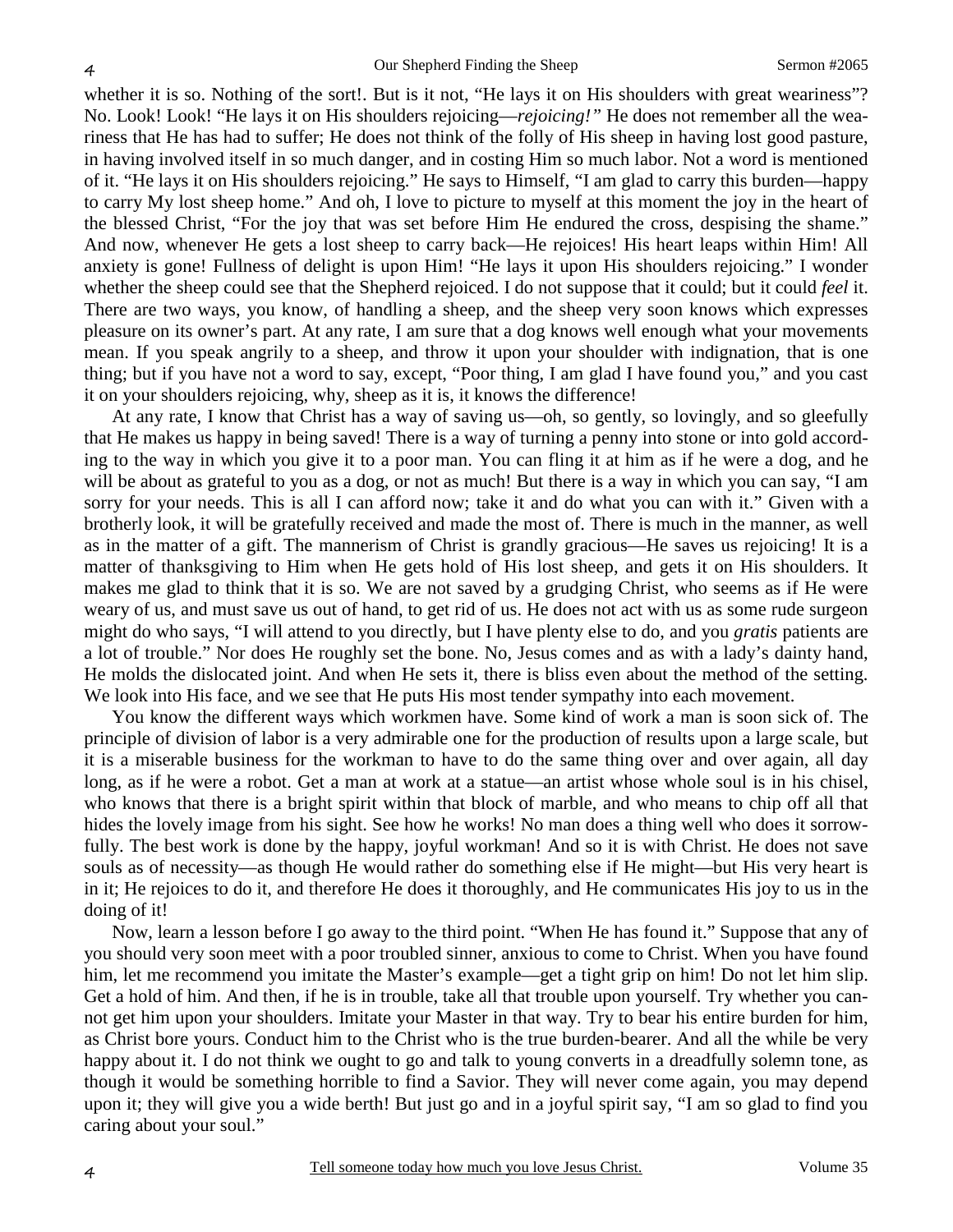The best thing that can happen to a soul-seeker is to meet with a troubled conscience. "But," you say, "I have not the time." Always have time, even in the middle of the night, to see a poor consciencestricken sinner! But perhaps you are very weary, or not well. If I were weary, I would not be weary any longer when I came across a lost sheep! And if I were ill, I would get well on purpose to see after a sinsick sinner! Talk in that way, with sweet and pleasant encouragement, for this is the way to help your brother sinner to the Savior. My time has gone, but just a few words more on this last point.

**III.** "WHEN HE COMES HOME." "When he comes home, he calls together his friends and neighbors, saying unto them, Rejoice with me, for I have found my sheep which was lost." Some hurried observations. First, *heaven is a home.* "When he comes home." And the next verse says that it is heaven. Heaven is a home. Do you not like to think of it under that aspect? It is the home of Jesus! And if it is the home of Jesus, can any other home be equal to it? "When He comes home."

Note, next, that *lost ones are known in heaven.* I give you that thought more from the Greek than from the English hero. "When he comes home, he calls together his friends and neighbors, saying unto them, Rejoice with me, for I have found my sheep—the lost one." That is how it should run. It is as if the friends knew that one had been lost, and the loss had been deplored—and the shepherd says, "I have found my sheep—you know which one—the lost one." Up there they know which are Christ's sheep, and which are lost. Heaven is nearer earth than some of us dream. How long does it take to get there?—

#### *"One gentle sigh the spirit breaks— We scarce can say, 'He's gone,' Before the ransomed spirit takes Its mansion near the throne."*

And there are more communications between earth and heaven than some folks dream, for here it is clear that when the Shepherd came home He said to them, "I have found the sheep," the lost one. So they knew all about it. It is evident, again, that they all knew there that the Shepherd had gone after the sheep, for He says, "I have found My sheep which was lost." They all knew that He had gone on search, and therefore they could all understand His joy when He came back with the sheep!

I believe that they know in heaven when Christ is seeking after anyone. It must be a great satisfaction to some up there who die with an unconverted son, or an unconverted child, to know, after a little while, son or daughter is converted! I am persuaded they know it. They cannot help knowing it, because they are Christ's friends and neighbors, and according to the parable, He tells them, and He says to them, "*Rejoice with Me*." And if He says, "Rejoice with Me," why, of course, He tells them why! You don't think that Jesus ever invited a spirit before the throne to rejoice with Him, and received for an answer, "I cannot do it, for I know no cause for joy." If I had been converted after my mother's death, I can fancy that when Jesus said to all of them, "Rejoice with Me, for I have found My sheep, the lost one," my mother would say, "My Lord, I can rejoice more than any of them, for that was my boy, and he is saved at last!" Your mother in glory will be twice glorified tonight, John, if you give your heart to Christ, and I pray that you may. Your father, now before the throne, will think that paradise has grown more wonderful than ever if he hears it whispered down the golden streets that the wanderer has come home!

Notice, next, very briefly, that *Jesus Christ loves other people to rejoice with Him,* so that when He finds a sinner, He has so much love in His heart that His joy runs over, and He cries to others, "Come, friends, come neighbors, come and help Me to be glad, for I have saved another soul." Let us catch the blessed infection! If you have just heard of somebody being saved, be glad about it; though you do not know the person, yet be glad about it, because Jesus is glad!

Notice, next, that *repentance is regarded as coming home.* This sheep was not in heaven. No, but as soon as it had been brought into the fold, it is described as *repenting*. And Jesus and the angels begin to rejoice over it. If a man truly repents, and Christ saves him, it is clear that he will never be lost. A certain old proverb forbids us to count our chickens till they are hatched, and I do not think that angels would do so in the case of immortal souls. If they believed that repenting sinners might afterwards be lost, they